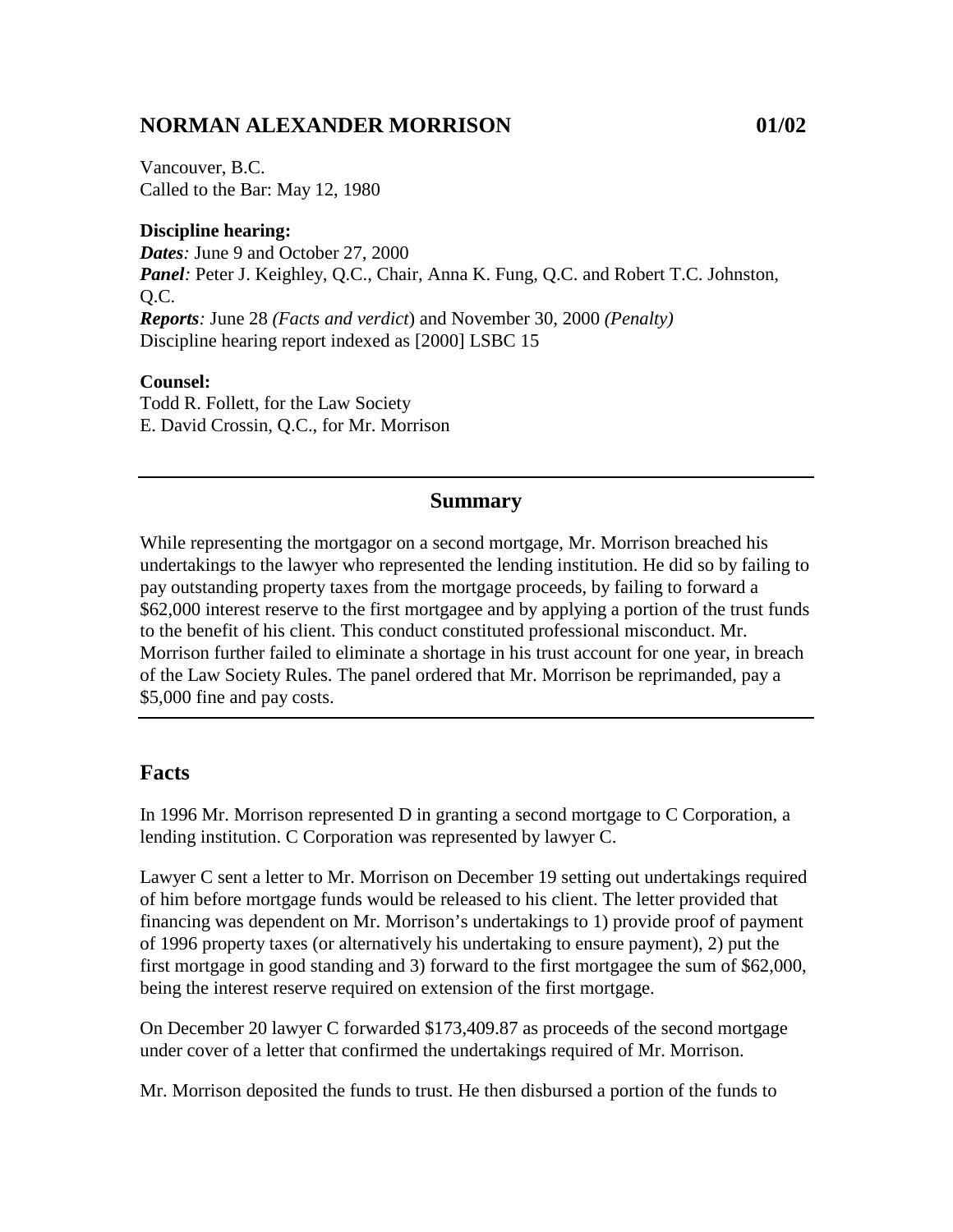bring the first mortgage into good standing and a portion for the benefit of his client. He did not forward \$62,000 to the first mortgagee as an interest reserve. Nor did he pay the 1996 property taxes of \$5,378.58.

On February 11, 1997 Mr. Morrison wrote to lawyer C to inform her that the first mortgagee did not require the interest reserve. He also requested that he and lawyer C discuss C Corporation's requirement that the 1996 property taxes be paid.

Lawyer C wrote to Mr. Morrison on February 17 demanding that he confirm the next day that he continued to hold in trust the money required to pay property taxes and the \$62,000 required for the interest reserve.

As of January, 1998 Mr. Morrison was overdrawn on his trust account by \$2,174.96, and he failed to eliminate this shortage for one year.

## **Verdict**

Mr. Morrison breached his undertakings to lawyer C, contrary to Chapter 7, Rule 11 of the *Professional Conduct Handbook*, by failing to pay the property taxes, by failing to forward the \$62,000 interest reserve and by applying a portion of the trust funds to the benefit of his client and retaining the balance in his trust account. Mr. Morrison admitted, and the discipline hearing panel found, that this conduct constituted professional misconduct.

Mr. Morrison further admitted, and the panel found, that his failure to eliminate a shortage in his trust account breached Law Society Rule 861 *[now Rule 3-66(1)].*

# **Penalty**

The hearing panel heard submissions from both counsel, including submissions from Mr. Morrison's counsel, to the effect that Mr. Morrison had misconstrued his obligations pursuant to his undertakings. He appeared not to have appreciated that the interest reserve was a security issue for lawyer C's client, whether or not the first mortgagee was prepared to dispense with the requirement. He also appeared to believe he could negotiate the payment of outstanding property taxes, given that his client had made application to defer payment of the taxes. Mr. Morrison displayed a deplorable failure to appreciate the nature of an undertaking.

In determining penalty, the panel took into account Mr. Morrison's assistance in expediting the prosecution of the case, his financial circumstances and the stressful atmosphere resulting from the acrimonious break-up of his partnership around the time of these events.

The panel could not condone the careless attitude Mr. Morrison displayed toward his professional obligations and normally would have imposed a suspension for conduct of this nature. The panel, however, took into account the precarious nature of Mr.